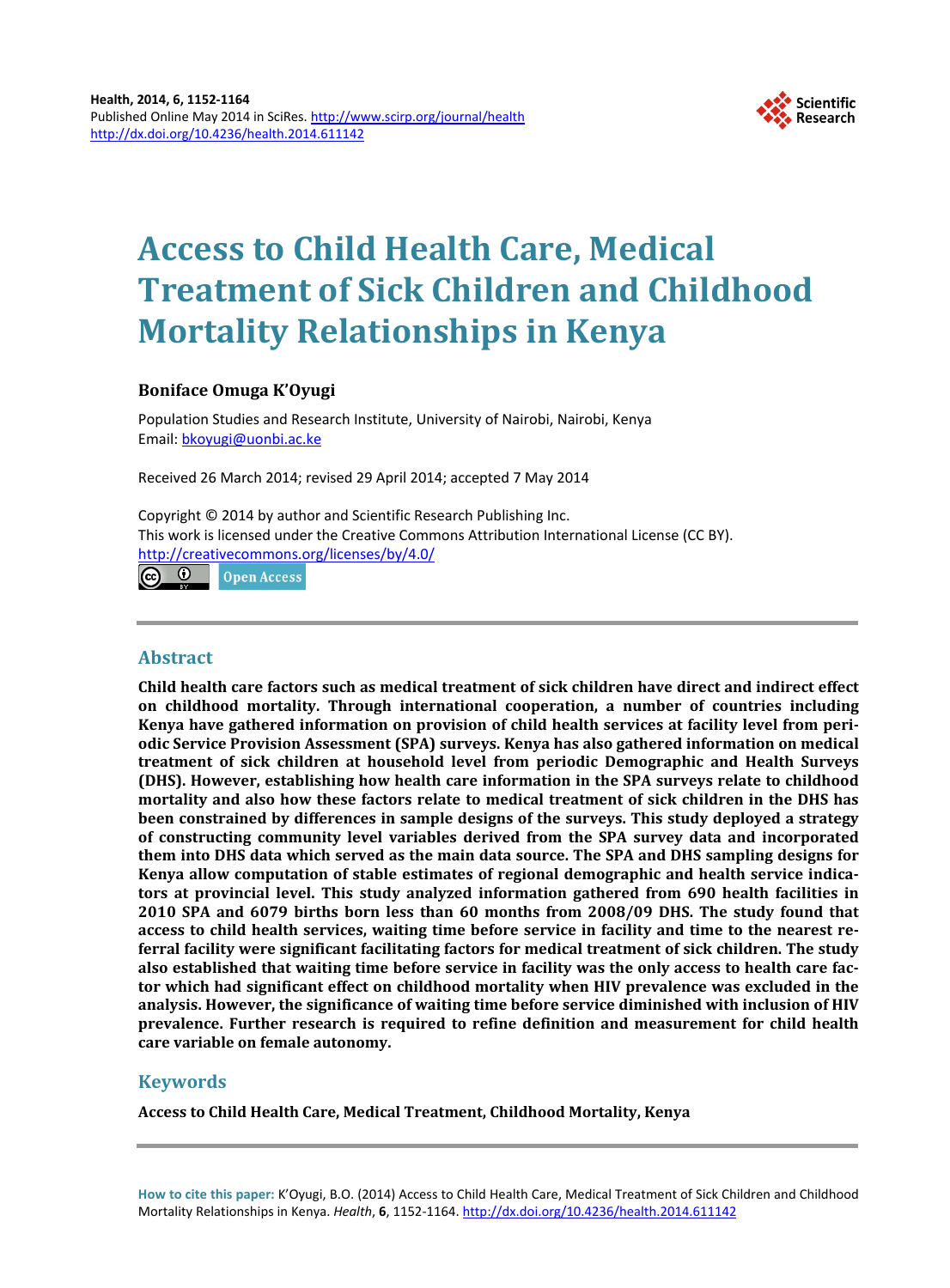# **1. Introduction**

Access to child health care is an important component of quality health service provision. Medical treatment of sick children and other child health care factors are also critical determinants of childhood mortality according to the Mosley and Chen framework for analysis of child survival in developing countries [\[1\].](#page-11-0) In Kenya, one out of every 14 children die before attaining age five years and the causes of morbidity responsible for the deaths are mainly preventable diseases such as acute respiratory infections, malaria, anemia and malnutrition [\[2\].](#page-11-1) The estimate of under-five mortality rate from 2008/09 Kenya Demographic and Health Survey (KDHS) was 74 per 1000 live births. This rate was considered unacceptably very high giving that Kenya's target for the year 2015 is 32 per 1000 live births. To accelerate the pace of childhood mortality reduction, the Government of Kenya has been implementing a number of strategic interventions including: rolling out the Integrated Management of Childhood Illnesses (IMCI); the Child Health Promotion which involves immunization; and, Malaria Control. The IMCI strategy is aimed at ensuring that health facilities have: enough drugs and supplies; skilled providers; and, family and community components, among others. Due to sample design issues limiting combined use of KDHS and Kenya Service Provision Assessment (KSPA) surveys' data which are collected after every five years, establishing how access to child health care factors including medical treatment of sick children relates with childhood mortality in Kenya has remained as a major challenge. This study attempted to tackle the challenge by combined use of KDHS and KSPA data but confining the use of KSPA data to computations of provincial regional level estimates for child health services variables.

Indicators and measurements for access to child health services and medical treatment of sick children in Kenya are contained in the 2010 KSPA Report and the 2008/09 KDHS Report, respectively. At national level 2010 KSPA Report contained the following relevant key highlights that: 1) basic child health services were available in 68 percent of the facilities; 2) all first-line medicines to treat diarrhea, malaria and emergency conditions defined in IMCI strategy were available in 66 percent of facilities offering outpatient care for sick children; 3) reasons given by mothers as to why they failed to seek health care from the nearest facility included waiting time before being attended to and shortage of prescribed medicines [\[3\].](#page-11-2) The national level 2008/09 KDHS Report relevant key highlights included: 1) only 56 percent of sick children who were reported to have suffered from acute respiratory infections within two weeks from the survey date in the household received medical treatment; 2) only 49 percent of the children who had diarrhea were taken to health facility for medical treatment [\[4\].](#page-11-3) The two reports also provide provincial regional level estimates for these key indicators and hence underscore the existence of wide variations. Kenya is therefore far from achieving universal access to health care services.

This study benefited greatly from a comprehensive systematic review of studies undertaken in sub-Saharan Africa by Rutherford, Mulholland and Hill on how access to health care relates to under-five mortality [\[5\].](#page-11-4) The review study concluded that there was a need to include in analysis of other measures such as social networks, time available to access health care and female autonomy in addition to traditional measures of distance from health services and cost of health care access. Results of literature review undertaken for this study, also made the following conclusions: 1) death in children aged under five years is strongly associated with adequate health care whereby 41 to 72 percent of new born deaths can be avoided through coverage of current health care interventions [\[6\];](#page-11-5) and, 2) implementation of modern child health care programmes was responsible for reductions in child deaths in sub-Saharan countries such as Liberia, Zaire, Senegal and Mozambique [\[7\]-](#page-11-6)[\[9\].](#page-11-7) Some of the studies undertaken using Kenyan data concluded as follows: 1) that heath care delivery system pose recurrent barriers to the accessing of health care for the under-five and by implication frustrate efforts towards childhood mortality reduction [\[10\];](#page-11-8) and, 2) efforts of unmeasured environmental and community factors such as availability of hospitals and economic resources are likely to be important for child mortality [\[11\].](#page-11-9)

# **2. Data and Methods**

# **2.1. Data**

The data on child health care variables used in this study were obtained from the KSPA survey conducted in 2010. This was the second in the series of health facility surveys undertaken in Kenya usually about one year after the KDH surveys. The 2010 KSPA covered 690 health facilities carefully sampled to represent the distribution of a total of 6192 functional health facilities at the time of the survey in Kenya. The sample took into consideration the following key background characteristics: 1) type of facility (hospital, health center, maternity,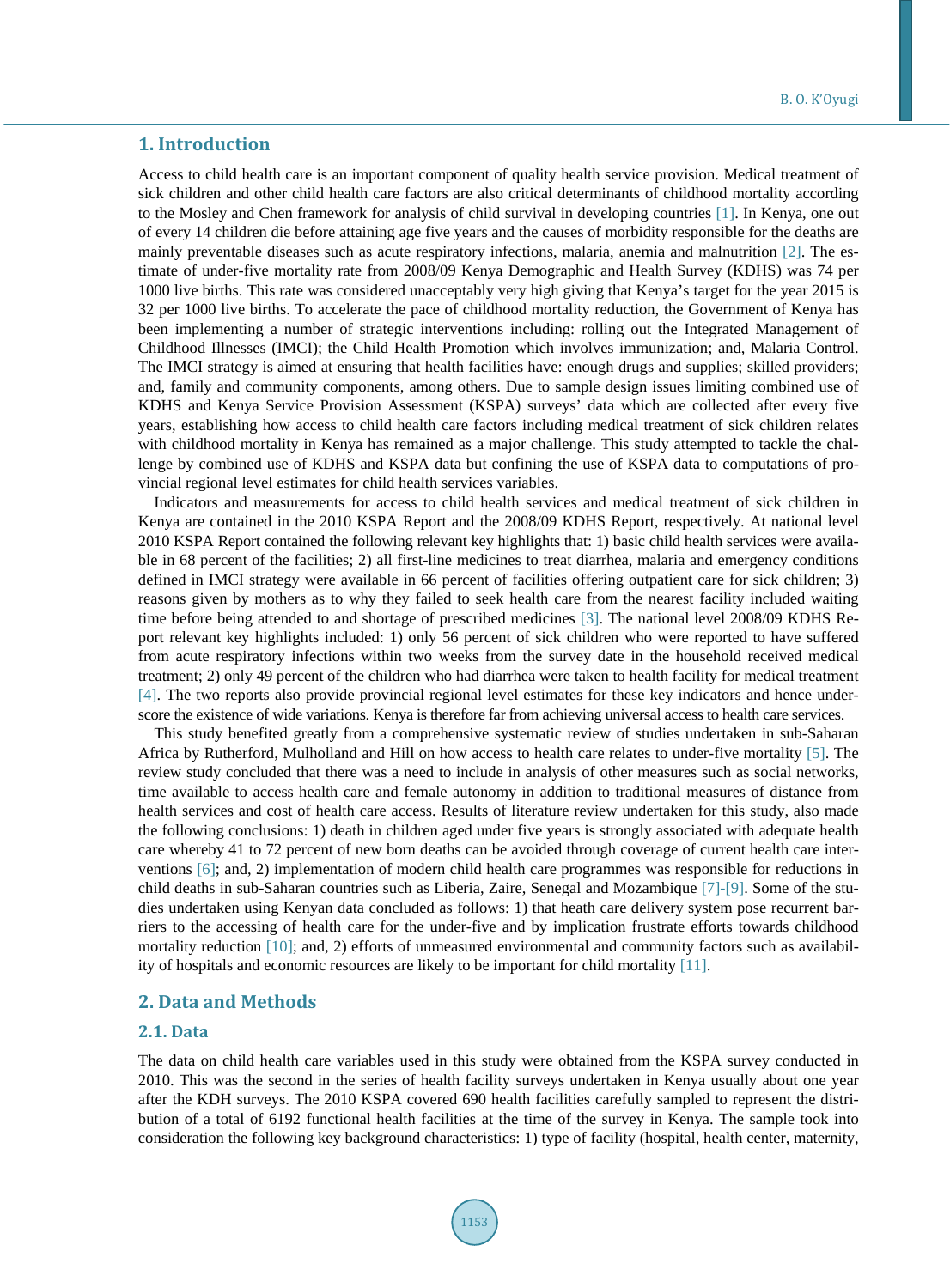clinic and dispensary); 2) managing authority (government, non-governmental organization, private for profit and faith based organization); 3) administrative province (Nairobi, Central, Coast, Eastern, North Eastern, Nyanza, Rift Valley and Western). The instruments used in the assessment were developed based on best practices and lessons learnt from past health facility assessments implemented in a number of countries including Kenya. In addition, the survey used extensively guidelines and standards developed by the World Health Organization (WHO) technical programmes and the work of the International Health Facility Assessment Network (IHFAN). Details of the service readiness indicators' definition, data collection and references are contained in the 2012 WHO publication [\[12\].](#page-11-10) In addition, the 2010 KSPA Survey Report contains detailed descriptions of survey process, methodology including the criteria for selection of the sample and data collection instruments [\[3\].](#page-11-2)

Given the focus of this study, the following specific information on child health services obtained from the 2010 KSPA survey were utilized: 1) availability of child health services at the facility with a bias on curative outpatient care for sick children, growth monitoring and childhood immunization; 2) capacity at the facility to provide quality outpatient care for sick children with bias on essential medicine and supplies as spelt out in the IMCI strategy and relevant health provider pre or in-service training undertaken within 12 months prior to the survey; 3) waiting time before service and other client satisfaction information from exit interviews of sampled sick children caretakers and service providers; and, 4) availability of services for prevention of mother-to-child transmission (PMTCT) of HIV with a bias on facility capacity to provide minimum package of PMTCT and having all items of PMTCT plus services. This was a special consideration based on established fact from previous studies that HIV/AIDS was mainly responsible for upsurge of child mortality rate in the period 1998-2003 [13].

The data on medical treatment of sick children and other control variables used in the study were obtained from the 2008/09 KDHS. Detailed descriptions of the survey process, methodology and data collection instruments are contained in the 2008/09 KDHS Report [\[2\].](#page-11-1) Since information on exact dates of births and dates of interviews in the households were available in the KDHS data set, the analysis was restricted to 6079 births born under 60 months prior to the survey date in their respective households. The inherent constraint regarding use of two data sets with different sample designs was resolved by: 1) restricting the use of 2010 KSPA data to computation of community/contextual variables at provincial level consistent with the shared sample domain with the 2008/09 KDHS; and, 2) assuming that the health facility conditions had not changed substantially between 2009 and 2010.

# **2.2. Variables in the Analytical Framework and Methods**

The choice of variables included in this analysis was guided by the Mosley-Chen (1984) conceptual framework on proximate determinants [\[1\].](#page-11-0) Its basic assumption is that child mortality is as a result of the background variables operating through proximate determinants or by proximate determinants directly. Some of the important proximate variables include: access to and use of child health services; exposure and susceptibility to varying pathogenic agents; and, nutritional status. The proximate factors are also assumed to depend upon social and economic factors such as parental education and household disposable income and wealth. Fortunately for this study, a number of studies on determinants of child mortality applying Mosley-Chen framework have been undertaken using Kenyan data which have resulted into determination of statistically significant factors and variable categorization based on empirical relative risk of child mortality. This study took cognizance that in Kenya, child mortality had been adversely affected directly and indirectly by HIV/AIDS epidemic. Variables selection was therefore guided by literature on child mortality determinants in Kenya and in sub-Sahara Africa. The analysis was restricted to only 7 variables on access to child health care which included medical treatment of sick children. Additional 10 other variables were also included in the analysis as controls.

In view of the limitations of the 2008/09 KDHS data as appertains to quality of data on use of child health services at household level, it became necessary to compute weighted aggregated values for these variables at district level since cluster and household codes in the data set had been scrambled prior to release of data for public use in order to guard against revealing identifiers of individuals who provided HIV/AIDS information. Similarly, the nature of the 2010 KSPA dataset only allowed for computation of weighted aggregated values of variables on child health services at provincial level due to its sampling design. All the child health care variables were therefore treated as contextual/community level variables in this study. This was a major limitation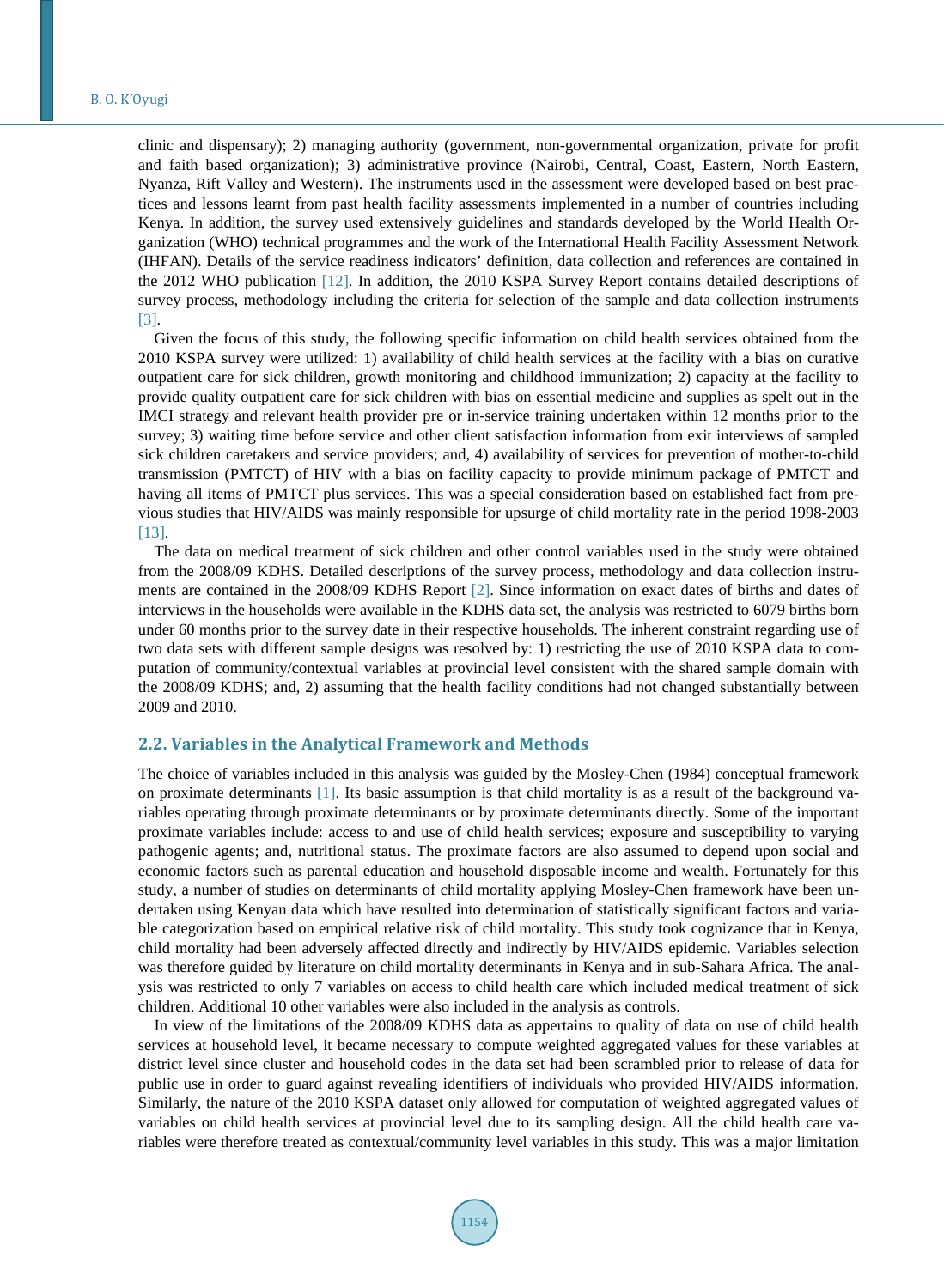since wide variations also exist at household level as appertains to access to child health services. However, it is worth noting that the results of this study have low probability of adverse effects associated with use of mixed methodology of qualitative and quantitative data collection simply because the implementation of both the KSPA and KDHS surveys in Kenya received technical support from the ICF Macro and were part of the world wide surveys conducted after rigorous pilot evaluations of WHO recommended survey designs and methodologies including data collection instruments to enhance accuracy and international comparability of results.

The study used deaths in the six age segments of childhood as the outcome variable. During the preliminary stages in the analysis, a total of 17 independent variables that were considered for inclusion were: 1) 4 community/contextual variables used as controls (mean length of breastfeeding duration, full immunization coverage rate, malaria severity and HIV prevalence rate); 2) 7 variables on access to and use of child health services (availability of child health services, waiting time before service in facility, time to the nearest referral facility, child health services satisfaction level, female autonomy on health care with special emphasis on financial and empowerment for seeking health care, medical treatment of sick children and availability of PMTCT services); 3 socio-economic variables used as controls (wealth index, maternal marital status and mother's education level); and, 3 proximate determinant variables also used as controls (single/multiple birth, sex and toilet facility type). A 60 and 40 percentile rule was applied across the board to classify all values of the independent variables, based on perceived risk of childhood death, into "better-off" and "worse-off" categories respectively.

Generalized linear regression model in log-linear format was used to undertake bivariate and multivariate analysis. Detailed exposition on the application of the model in analysis of childhood mortality in Kenya can be obtained from the 2014 study by K'Oyugi [\[14\].](#page-11-12) Equation (1) presents the model in a mathematical expression [\[15\].](#page-12-0) 

$$
Log(\theta_x) = \beta_0 + \beta_1 x_1 + \beta_2 x_2 + \dots + \beta_p x_p
$$
 (1)

where:

 $\theta_r = E(T|x)$  and a more functional form that is easy to use is  $\theta_r = \exp(X\beta)$ ;  $\hat{X} = (x_1 \cdots x_p)$  vector of regression variables;  $\beta = (\beta_1 \cdots \beta_n)$  vector of regression coefficients;  $E =$  expectation or mean of the statistical distribution;  $T =$  life time exponentially distributed;  $t =$  failure time;

 $p =$  number of regression variables;

 $\beta_0$  is the intercept term.

Cross tabulation method was also applied in bivariate analysis to determine the nature of relationships between the variable on medical treatment of sick children and each of the other child health care variables. In addition, life table method was used extensively to compute childhood mortality rates so as to establish childhood mortality differential by various independent categorical variables analyzed.

## **3. Results and Discussion**

The results of this study are presented and discussed in three sub-sections namely: childhood mortality age patterns of access to child health care factors; medical treatment of sick children and other child health care factors linkages; and, effects of child health care and medical treatment of sick children on childhood mortality in Kenya. In discussing the obtained results, efforts were made to gauge their consistency with the study expectations based on massive literature that accompanied the description of the 1984 Mosley and Chen analytical framework for analysis of child survival in developing countries plus results from some of similar studies already highlighted [\[1\]](#page-11-0) [\[5\]](#page-11-4) [\[13\]](#page-11-11) [\[14\].](#page-11-12)

# **3.1. Childhood Mortality Age Patterns of Access to Child Health Care Factors**

The childhood mortality age patterns of the already listed seven variables on access to child health care were analyzed. As stated earlier, the choice of the variables was based on most recent literature on how child care access relates to child mortality especially in sub-Saharan Africa. Brief descriptions of computation procedures for each of the seven variables are provided in this sub-section. The obtained age specific childhood mortality rates for each variable by category are presented in **[Table 1](#page-4-0)**.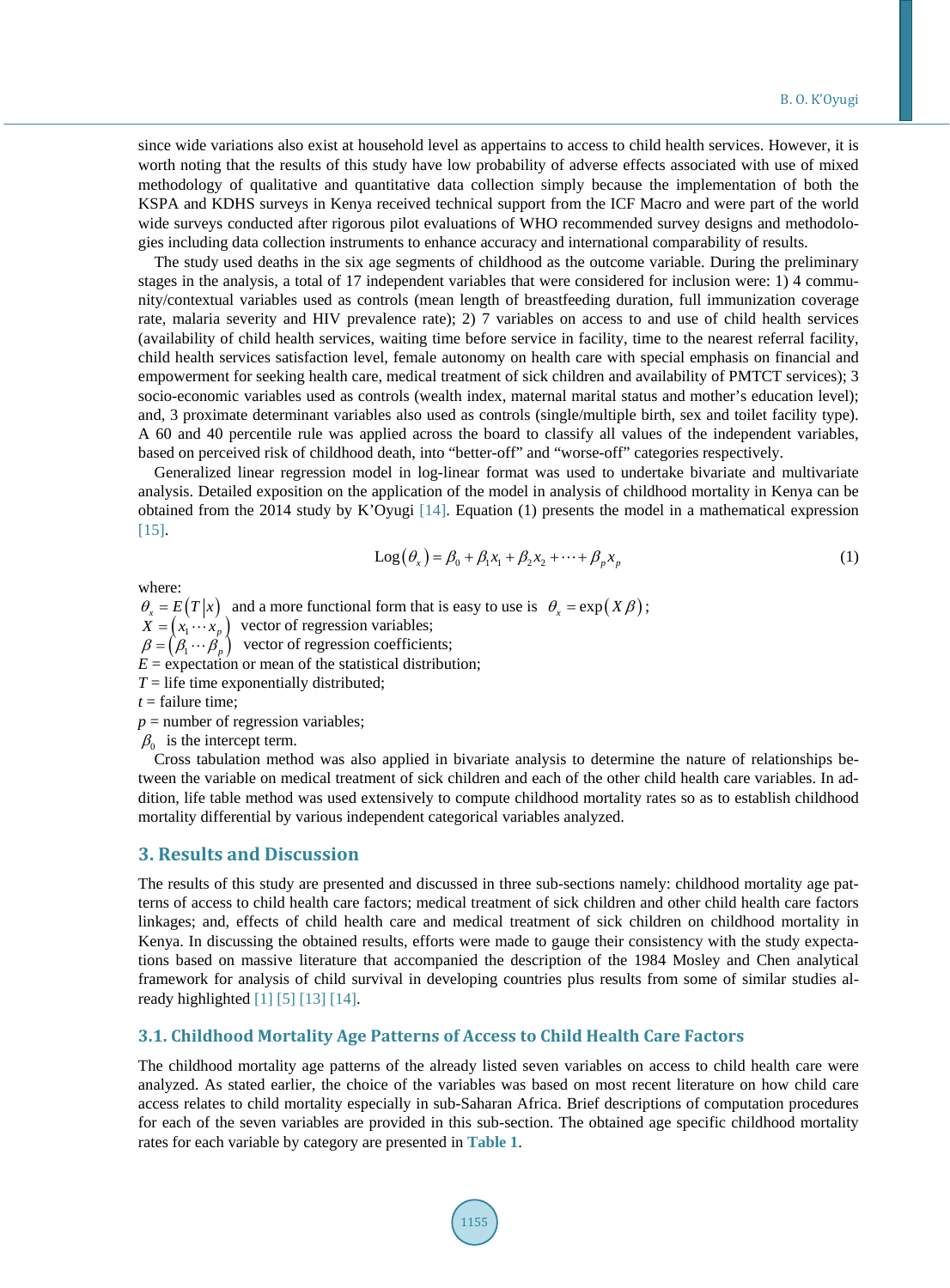| Variable/Category                        | Probability of dying by exact age in months (per 1000 live births) |       |       |       |       |       |  |  |
|------------------------------------------|--------------------------------------------------------------------|-------|-------|-------|-------|-------|--|--|
|                                          | $\mathbf{1}$                                                       | 3     | 6     | 12    | 24    | 60    |  |  |
| <b>Access to child health services</b>   |                                                                    |       |       |       |       |       |  |  |
| <b>Better</b>                            | 0.025                                                              | 0.032 | 0.039 | 0.049 | 0.063 | 0.078 |  |  |
| Poorer                                   | 0.041                                                              | 0.047 | 0.052 | 0.061 | 0.067 | 0.072 |  |  |
| Child health services satisfaction level |                                                                    |       |       |       |       |       |  |  |
| High                                     | 0.033                                                              | 0.039 | 0.044 | 0.050 | 0.057 | 0.065 |  |  |
| Low                                      | 0.025                                                              | 0.032 | 0.041 | 0.052 | 0.070 | 0.086 |  |  |
| Waiting time before service in facility  |                                                                    |       |       |       |       |       |  |  |
| Shorter                                  | 0.026                                                              | 0.033 | 0.038 | 0.045 | 0.053 | 0.062 |  |  |
| Longer                                   | 0.035                                                              | 0.041 | 0.051 | 0.065 | 0.087 | 0.107 |  |  |
| Time to nearest referral facility        |                                                                    |       |       |       |       |       |  |  |
| Shorter                                  | 0.029                                                              | 0.036 | 0.040 | 0.049 | 0.058 | 0.065 |  |  |
| Longer                                   | 0.028                                                              | 0.034 | 0.045 | 0.055 | 0.074 | 0.094 |  |  |
| Female autonomy on health care           |                                                                    |       |       |       |       |       |  |  |
| More empowered                           | 0.029                                                              | 0.035 | 0.042 | 0.052 | 0.064 | 0.073 |  |  |
| Less empowered                           | 0.029                                                              | 0.035 | 0.042 | 0.051 | 0.064 | 0.081 |  |  |
| <b>Access to PMTCT services</b>          |                                                                    |       |       |       |       |       |  |  |
| <b>Better</b>                            | 0.030                                                              | 0.037 | 0.046 | 0.056 | 0.072 | 0.087 |  |  |
| Poorer                                   | 0.027                                                              | 0.033 | 0.038 | 0.047 | 0.056 | 0.066 |  |  |
| Medical treatment of sick children       |                                                                    |       |       |       |       |       |  |  |
| Higher                                   | 0.029                                                              | 0.034 | 0.040 | 0.049 | 0.062 | 0.073 |  |  |
| Lower                                    | 0.029                                                              | 0.037 | 0.044 | 0.054 | 0.066 | 0.079 |  |  |
| <b>National average</b>                  | 0.028                                                              | 0.035 | 0.042 | 0.051 | 0.064 | 0.076 |  |  |

<span id="page-4-0"></span>

#### **3.1.1. Access to Child Health Services**

This variable was constructed from information gathered in the 2010 KSPA survey. It consists of three indicators namely: percentage of facilities offering all the basic three child health services (curative outpatient care, growth monitoring and childhood immunization); percentage of facilities offering sick child services having essential medicines and supplies that meet the requirements specified in the IMCI strategy; and, percentage of facilities with child health service providers reported receiving routine training related to child health as specified in the IMCI strategy. Each broader community as used in this study was then classified to belong to either "better-off" or "worse-off" category based on values for each of the three indicators constituting the variable. The overall variable categorization was achieved by applying the 60 - 40 percentile rule on the computed indicators' values distribution. In this study, communities with at least two of the three indicators in the better-off category was classified as having better access to child health services and those with less than 2 of the indicators in the worse-off category were classified as having poorer access to child health services. This study results suggest that access to child health care services were relatively better in Nairobi, Eastern, Nyanza, Rift Valley, Western and North Eastern provinces. The results also classified Central and Coast provinces as having poorer access to child health services.

This study's expectation was that communities with better access to child health services should have lower childhood mortality rates when compared to those with poorer access. The life table analysis results on age patterns of childhood mortality presented in **[Table 1](#page-4-0)** were therefore found to be consistent with the expectation except at age 60 months. However, the difference was considered not substantial.

#### **3.1.2. Child Health Services Satisfaction Level**

The study used responses from facility client exit interviews in the 2010 KSPA survey. The survey sought the opinion of clients (care takers) who had brought sick children to facility on their satisfaction using a structured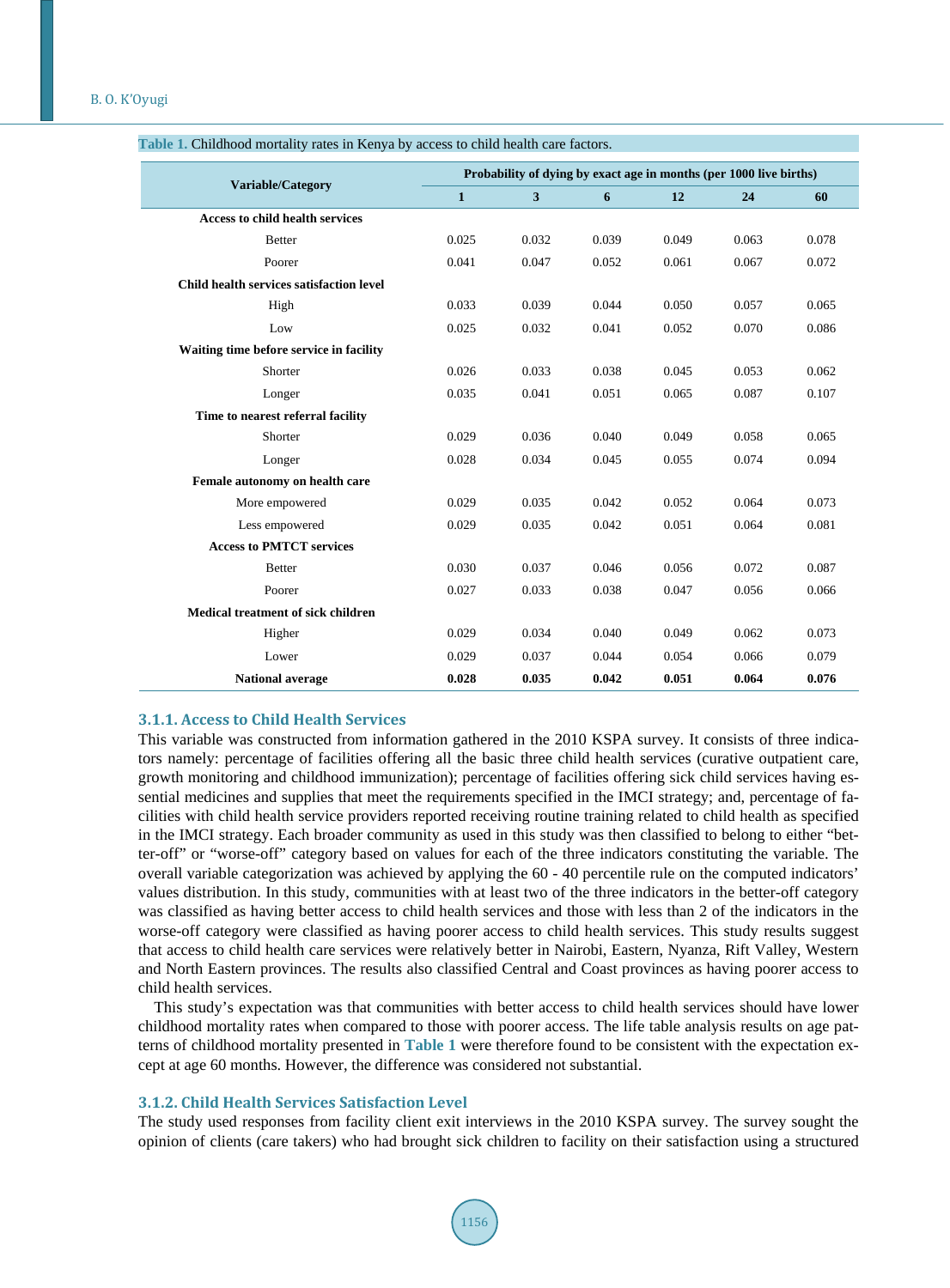instrument that had listed 13 aspects of possible problem areas with respect to service delivery as contained in the guidelines formulated by WHO and adopted by Kenya. The aspects included quality of examination, availability of medicine and health provider treatment of client, among others. A weighted distribution of mean number of total aspects of problems listed by clients in each community was computed and by applying the 60 - 40 percentiles rule, communities with average of 4 or less listed aspects of problem were classified as being more satisfied and those with 5 or more listed aspects were classified as being less satisfied. The computed variable suggests that child health services satisfaction level was relatively higher in Central, Coast, Eastern and North Eastern provinces. The results also suggest that satisfaction level was relatively lower in Nairobi, Nyanza, Rift Valley and Western provinces.

It was the expectation in this study that communities with higher child health satisfaction level should have relatively lower childhood mortality rates when compared to their counterparts with lower satisfaction level. The childhood mortality age patterns obtained from life table analysis presented in **[Table 1](#page-4-0)** were found not consistent with the expectation at all the ages. This was therefore a result requiring further research that was outside the scope of this study.

#### **3.1.3. Waiting Time before Service in Facility**

Client exit interview information on waiting time before service in the 2010 KSPA survey was used to compute this variable. Weighted mean durations of waiting time in minutes at community level were computed and the 60 - 40 percentile rule applied on the obtained values of the distribution to facilitate categorization. Communities with more than 58 minutes of waiting time before service were placed in the longer category and those with 58 minutes or less were placed in the shorter category. In this regard, Coast, Eastern, North Eastern, Rift Valley and western provinces fell in the category shorter waiting time while Nairobi, Central and Nyanza provinces were in the longer waiting time category.

Life table analysis of childhood mortality age patterns for this variable in **[Table 1](#page-4-0)** was found to be consistent with the study expectation whereby those with shorter waiting time had lower mortality rates at all ages.

#### **3.1.4. Time to the Nearest Referral Facility**

This variable served as proxy for time to service facility which was not captured in the 2010 KSPA survey. This information was obtained from service provider interviews in facility. Weighted mean durations of time in minutes to the nearest referral facility at community level were computed and the 60 - 40 rule applied on the obtained values to facilitate classification. In this study, communities with travel time exceeding 62 minutes were considered to have longer duration while those 62 or less minutes were considered to have shorter duration. The results suggests that Nairobi, Central Coast, Rift Valley and Western provinces had relatively shorter travel time to referral facility while Eastern, North Eastern and Nyanza provinces had longer travel time to referral facility. It was this study expectation that communities with shorter travel time to referral facility should have lower childhood mortality rates. The results in **[Table 1](#page-4-0)** were therefore generally consistent with the expectation except at ages 1 and 3 months. However, the observed differences were considered not substantial.

## **3.1.5. Female Autonomy on Health Care**

A proxy variable was computed from two indicators using information gathered in the 2008/09 KDHS. The survey had sought information from individual women interviewed on who had the final say on their own health care and on their type earnings from work. In this study, those who reported to have the final say alone or jointly with their partners and in addition reported to be earning some cash for work were classified as belonging to more empowered category while the rest were classified as less empowered. To stabilize the community level estimated values, weighting and aggregation of data was done at district level. The 60 - 40 percentiles rule was applied to the distribution of obtained weighted values on percentages of female empowerment thus classifying communities with over 41 percent as being more empowered and those with 41 percent or less as being less empowered. The expectation of this study was that communities with relatively higher female autonomy on health care should have lower childhood mortality rates. Life table results in **[Table 1](#page-4-0)** showed no or small differences except at age 60 months. However, the general pattern was found to be consistent with the expectation.

#### **3.1.6. Access to PMTCT Services**

This variable was computed from two indicators derived from the 2010 KSPA survey. The survey gathered in-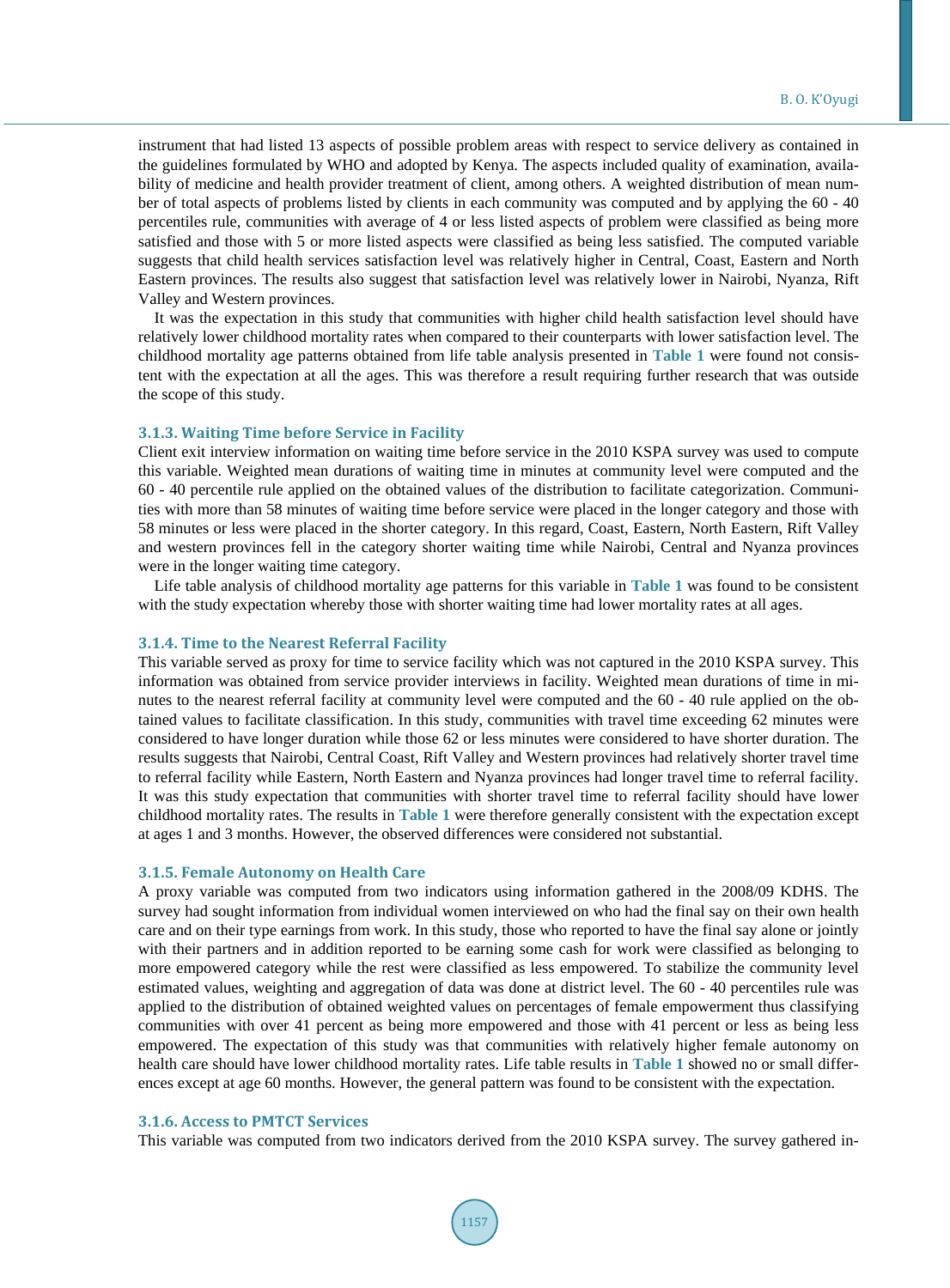formation on: percentage of facilities offering minimum package of PMTCT and having all items of PMTCT plus; and, percentage of facilities with PMTCT providers trained within three years prior to the survey. The 60 - 40 percentile rule was applied to the distribution of weighted values for each of the two indicators. The variable access to PMTCT services was then computed using the criteria of those communities with over 33 percent of facilities offering the services and with over 72 percent of facilities having trained PMTCT service providers as belonging to the better category. Those communities not meeting the threshold were classifies as belonging to the poorer category. The criteria placed Coast, Nyanza and Rift valley provinces in the category of better access to PMTCT services while Nairobi and Central provinces were placed in the category of poorer access to PMTCT services. The expectation of this study was that communities with better access to PMTCT services should have lower childhood mortality rates. The life table analysis results in **[Table 1](#page-4-0)** indicated that this expectation was not met at all ages. This result also required further scrutiny which was outside the scope of this study.

#### **3.1.7. Medical Treatment of Sick Children**

This variable was computed directly using information gathered in the 2008/09 KDHS on if children who had been reported to have had diarrhea or acute respiratory infection within two weeks prior to the survey received medical treatment from recognized sources recommended in the IMCI strategy. To cater for the large number of cases without this information in the households, weighted percentages of children who received medical treatment at district level were computed. The 60 - 40 percentile rule was applied to the distribution of obtained values whereby those with more than 46 percent were classified as belonging to the higher category and those with 46 percent or less were classified as belonging to lower category. It was the expectation of this study that communities with higher percentages of medical treatment of sick children should have lower childhood mortality rates. The results of the life table analysis in **[Table 1](#page-4-0)** were consistent with the expectation at all ages.

#### **3.2. Medical Treatment of Sick Children and Other Child Health Care Factors Linkages**

In the Mosley-Chen analytical model for child survival in developing countries, the variable medical treatment of sick children is one of the child health care factors and hence operates at the same level. Establishing the relationships between medical treatment of sick children and each of the other six health care variables analyzed was necessary given that it was to be retained in the analysis to the final stage due to its study importance. Since the other health care variables in the analytical model were conceptualized be serving as facilitating variables which assist in influencing whether or not sick children would be provided with medical treatment, it was therefore the expectation in this study that each of the health care variables would have significant association with medical treatment of sick children. It was therefore expected that those in worse-off category in each other child health care variables, based on perceived higher risk of childhood mortality, would mainly be in the category with worse-off medical treatment of sick children and the vice versa. Simple cross tabulation and correlation analysis were undertaken to establish direction and strength of the relationships. Since the worse-off category for the variable medical treatment of sick children variable was coded 2 and strategically the worse-off categories for the other health care variables were also coded 2, no positive correlation coefficients between medical treatment of sick children and each of the other health care variables were expected. The results of the analysis provided in **[Table 2](#page-7-0)** indicated that only three out of the six other health care variables met the expectation. This could be interpreted to mean that the study data only confirmed that access to child health services, waiting time before service in the facility and time to nearest referral facility served as significant facilitative factors to medical treatment of sick children.

# **3.3. Effects of Child Health Care Factors and Medical Treatment of Sick Children on Childhood Mortality in Kenya**

## **3.3.1. Results of Bivariate Regression**

As part of the screening process aimed at establishing which of the seven health care variables included in this study had statistically significant effect on childhood mortality, separate bivariate regression models were undertaken. In each model, age interval variable was included to cater for the age pattern of childhood mortality while deaths in the age interval and logarithm of exposures in the age interval served as the regression outcome variable and off-set variable respectively. The results are provided in **[Table](#page-7-1) 3**.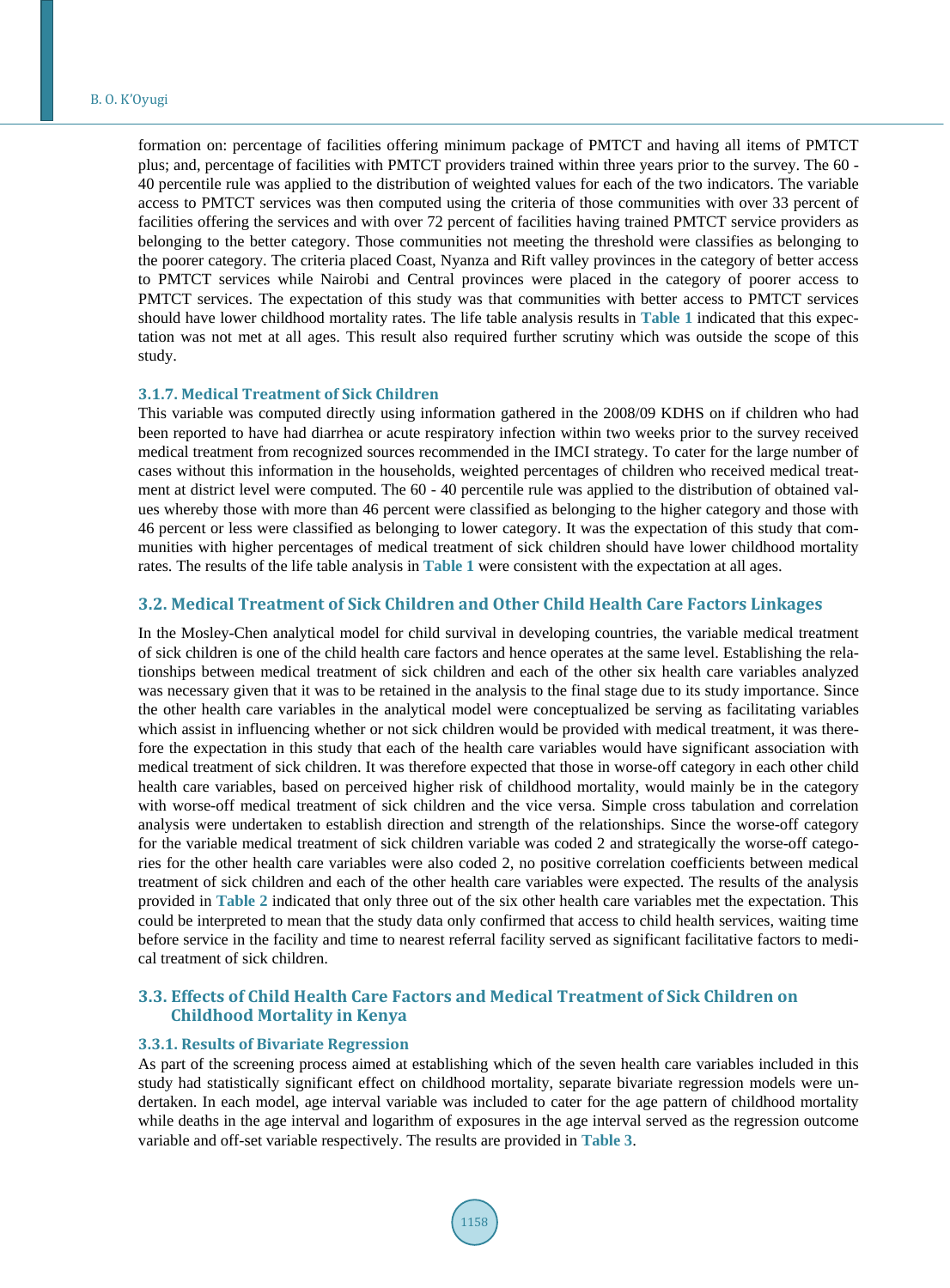| Medical treatment of sick children and   |          |    | <b>Cross tabulation results</b> | <b>Correlation analysis results</b> |           |            |  |
|------------------------------------------|----------|----|---------------------------------|-------------------------------------|-----------|------------|--|
|                                          | $\chi^2$ | df | Sig.                            | $\bf{R}$                            | т         | Sig.       |  |
| Access to child health services          | 293.066  |    | $0.000***$                      | $-0.220$                            | $-17.544$ | $0.000***$ |  |
| Child health services satisfaction level | 324.563  |    | $0.000***$                      | 0.231                               | 18.514    | $0.000***$ |  |
| Waiting time before service in facility  | 86.636   |    | $0.000***$                      | $-0.119$                            | $-9.373$  | $0.000***$ |  |
| Time to nearest referral facility        | 20.724   |    | $0.000***$                      | $-0.058$                            | $-4.559$  | $0.000***$ |  |
| Female autonomy on health care           | 56.121   |    | $0.000***$                      | 0.096                               | 7.526     | $0.000***$ |  |
| <b>Access to PMTCT services</b>          | 40.146   |    | $0.000***$                      | 0.082                               | 6.435     | $0.000***$ |  |

#### <span id="page-7-0"></span>**Table 2.** Association between medical treatment of sick children and other child health care factors.

Key: Sig.—Significance; df—degrees of freedom; *χ*<sup>2</sup>—Pearson's Chi Square; R—Pearson's Correlation Coefficient; T—Student T statistic; \*\*\*—significant at 99% confidence level.

# <span id="page-7-1"></span>**Table 3.** Parameter estimates of bivariate regression models on effects of child health care factors on childhood mortality.

| Variable/Category                               |          | <b>Regression model fitness</b> |                        |          |              |                        |  |  |
|-------------------------------------------------|----------|---------------------------------|------------------------|----------|--------------|------------------------|--|--|
|                                                 |          | <b>SE</b>                       | Sig.                   | $\chi^2$ | df.          | Sig.                   |  |  |
| <b>Access to child health services</b>          |          |                                 |                        | 0.352    | $\mathbf{1}$ | 0.553                  |  |  |
| <b>Better</b>                                   | 0.075    | 0.1272                          | 0.553                  |          |              |                        |  |  |
| Poorer [RC]                                     |          |                                 |                        |          |              |                        |  |  |
| Sick child caretaker service satisfaction level |          |                                 |                        | 1.092    | 1            | 0.296                  |  |  |
| High                                            | $-0.114$ | 0.1094                          | 0.296                  |          |              |                        |  |  |
| Low [RC]                                        |          |                                 |                        |          |              |                        |  |  |
| Waiting time before service in facility         |          |                                 |                        | 6.964    | 1            | $0.008^{\ast\ast\ast}$ |  |  |
| Shorter                                         | $-0.282$ | 0.1067                          | $0.008^{\ast\ast\ast}$ |          |              |                        |  |  |
| Longer [RC]                                     |          |                                 |                        |          |              |                        |  |  |
| Time to nearest referral facility               |          |                                 |                        | 4.998    | $\mathbf{1}$ | $0.025***$             |  |  |
| Shorter                                         | $-0.237$ | 0.1059                          | $0.025***$             |          |              |                        |  |  |
| Longer [RC]                                     |          |                                 |                        |          |              |                        |  |  |
| Female autonomy on health care                  |          |                                 |                        | 0.524    | 1            | 0.469                  |  |  |
| More empowered                                  | 0.079    | 0.1094                          | 0.469                  |          |              |                        |  |  |
| Less empowered [RC]                             |          |                                 |                        |          |              |                        |  |  |
| <b>Access to PMTCT Services</b>                 |          |                                 |                        | 0.378    | $\mathbf{1}$ | 0.539                  |  |  |
| <b>Better</b>                                   | 0.067    | 0.1082                          | 0.539                  |          |              |                        |  |  |
| Poorer [RC]                                     |          |                                 |                        |          |              |                        |  |  |
| <b>Medical treatment of sick children</b>       |          |                                 |                        | 2.877    | 1            | $0.090^*$              |  |  |
| Higher                                          | 0.184    | 0.1085                          | $0.090^*$              |          |              |                        |  |  |
| Lower [RC]                                      |          |                                 |                        |          |              |                        |  |  |

Key: RC—Reference Category;  $\beta$ —Regression coefficient; SE—Standard Error; Sig.—Significance; df.—degrees of freedom; \*—significant at 90%<br>confidence level; \*\*—significant at 95% confidence level; \*\*\*—significant at 99% c

The bivariate regression results indicate that only two health care variables included namely waiting time before service at facility and time to the nearest referral facility had statistically significant reduction effects on childhood mortality at 99 and 95 percent confidence levels, respectively. The child health care variable of medical treatment of sick children though having statistically significant effect on childhood mortality at 90 percent confidence level, had unexpected direction of effect. Child health services satisfaction level variable was found to have statistically insignificant reduction effect on childhood mortality. As for the remaining three health care variables namely access to child health services, female autonomy on health care and access to PMTCT services, the results indicate that they were statistically highly insignificant with unexpected direction of influence. This could simply be interpreted to mean that the data did not support the study expectations on these three variables.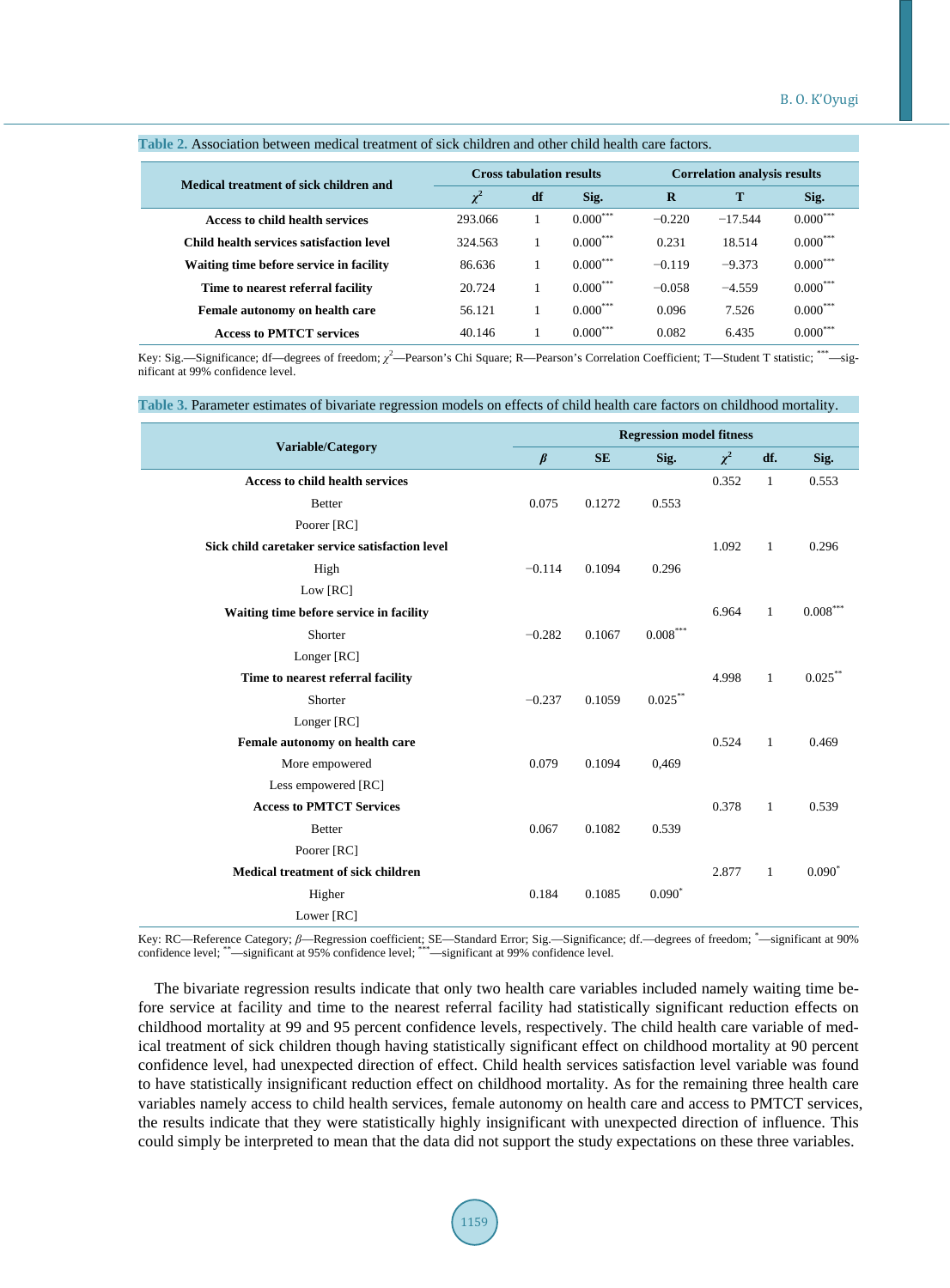#### **3.3.2. Results of Multivariate Regression**

Results of bivariate analysis involving the health care and other control variables included in this study were used in fitting of the multivariate models ran. On the part of the health care variables, waiting time to before service at facility and time to the nearest referral facility were included in the multivariate models on the strength of the bivariate analysis results. Medical treatment of sick children was also included in the multivariate models due to its importance to the study objectives. As justified earlier in Section 2.1, the following 10 control variables were considered for inclusion in the multivariate models: 4 community level variables (mean length of breastfeeding duration, full immunization coverage rate, malaria severity and HIV prevalence rate); 3 socioeconomic variables (wealth index, marital status and mother's education level); and 3 proximate determinants (type of birth, sex and type of floor material).

Each of the control variables were subjected first to bivariate level regression and then to sub-model screening prior to inclusion in the full multivariate regression models used to determine the effects of health care factors on childhood mortality. The bivariate screening established that all the control variables except malaria severity and sex had statistically significant reduction effect on childhood mortality. The sub-model screening process was able to eliminate malaria severity and time to the nearest facility variables on the basis of their very high correlation coefficients with the other variables in the models.

The three final multivariate regression models and whose parameter estimates are provided in **[Table 4](#page-9-0)** were fitted being guided by the 1984 Mosley-Chen analytical framework with the sole objective of determining the effects of child health care factors on childhood mortality. Model I included the control variables in the analysis but excluded the child health care variables. Putting into consideration of the Hill, Bacigo and Mahy milestone study finding to the effect that HIV/AIDS was the single most important factor explaining the 1998-2003 upsurge in child mortality in Kenya [\[13\],](#page-11-11) the strategy adopted in this study was to fit Model II which included the child health care variables and control variables without HIV prevalence rate. Model III was then fitted including the child health care variables and control variables with HIV prevalence rate.

Estimates of the parameters for goodness of fit of the 4 multivariate regression models used to study the effects of child health care factors are also provided in **[Table 4](#page-9-0)**. Their statistical tests of significance were based on their computed Likelihood ratio  $\chi^2$  values and as indicated in the table all the 4 models were found to be highly statistically significant at 99 percent level of confidence.

Results of Model I established that when child health care variables are not taken into consideration, five variables namely age interval, HIV prevalence rate, wealth index, marital status and type of birth are significant factors affecting childhood mortality in Kenya. The situation changed considerably in Model II which had child health care variables and all other control variables except HIV prevalence rate. Waiting time before service became the only child health care variable that was found to have statistically significant reduction effect on childhood mortality at 99 percent confidence level. In this regard, those births in communities with relatively shorter waiting time experienced about 31 percent reduction in childhood mortality when compared to their other counterparts. The other health care variable namely medical treatment of sick children in Model II was found to have statistically insignificant effect and also had unexpected direction. In addition, five control variables in Model II were found to be significant determinants of childhood mortality at 90 percent confidence level or higher. These significant control variables were: age interval, full breastfeeding coverage rate, maternal marital status, mother's education level and type of birth.

Results of Model III which had child health care variables plus control variables including HIV prevalence rate, established that the child health care variable waiting time before service become statistically insignificant. However, shorter waiting before service was still found to have about 19 percent reduction effect on childhood mortality relative to their other counterparts. The other health care variable namely medical treatment of sick children in Model III was found to be statistically insignificant with unexpected direction of effect as was in Model II. In addition, the Model III parameter estimates also established that five control variables had statistically significant reduction effects on childhood mortality. The five variables were: age interval; HIV prevalence rate; maternal marital status; and, mother's education level.

# **4. Conclusions and Recommendations**

The major conclusions and recommendations of the study are presented in three sub-sections in conformity with the three broad areas analyzed namely: age patterns of childhood mortality by child health care factors; medical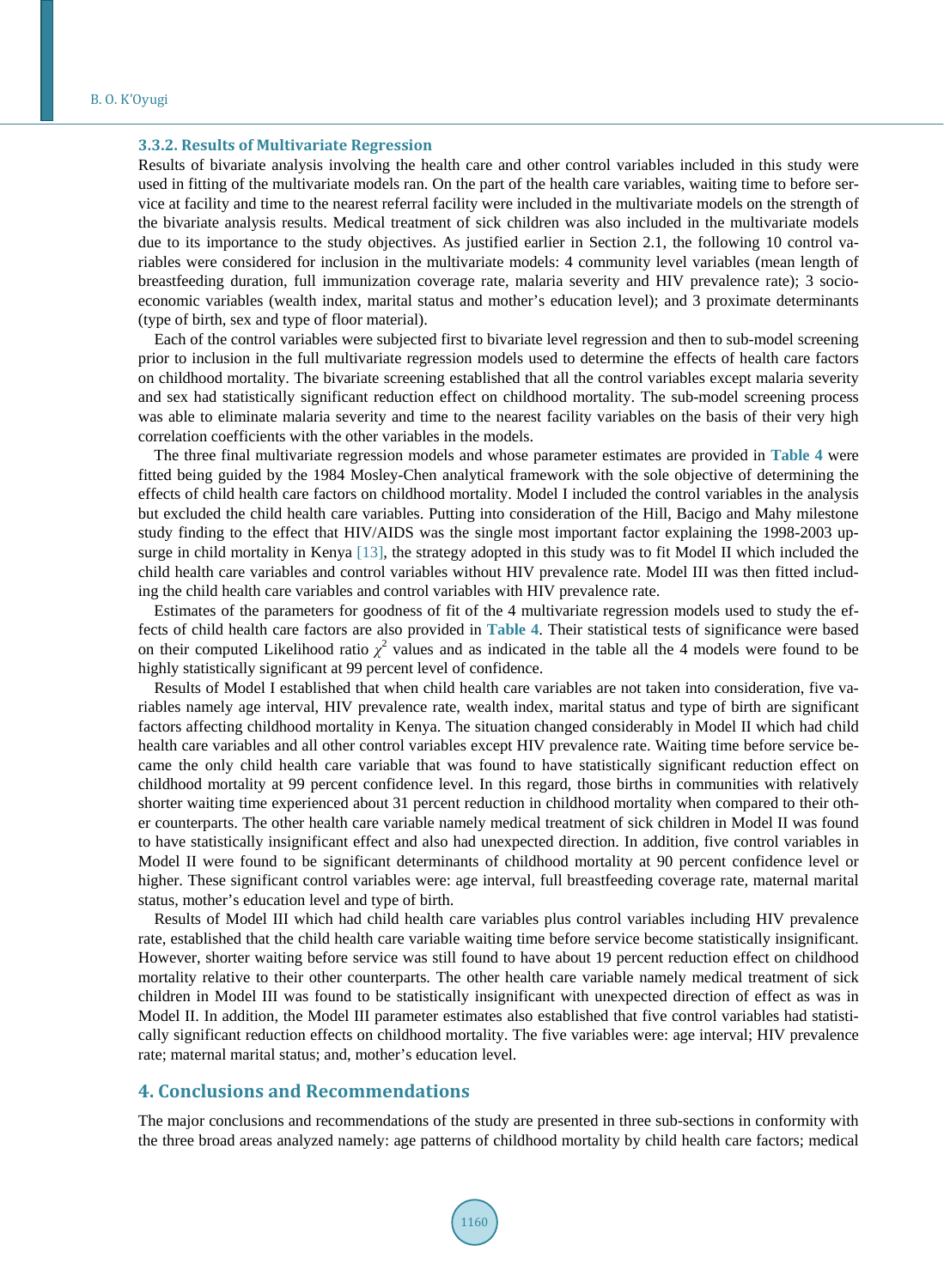| and child mortality in Kenya.              |               |                      |                             |          |                      |                        |               |                |                        |  |  |
|--------------------------------------------|---------------|----------------------|-----------------------------|----------|----------------------|------------------------|---------------|----------------|------------------------|--|--|
|                                            | Model I       |                      |                             |          | <b>Model II</b>      |                        |               |                | <b>Model III</b>       |  |  |
| <b>Parameter</b>                           | $\pmb{\beta}$ | <b>SE</b>            | Sig.                        | $\beta$  | SE                   | Sig.                   | $\pmb{\beta}$ | SE             | Sig.                   |  |  |
| (Intercept)                                | 1.576         | 0.251                | $0.000^{\ast\ast\ast}$      | 1.139    | 0.258                | $0.000^{***}\,$        | 1.124         | 0.256          | $0.000^{***}\,$        |  |  |
| Age interval (in months)                   |               |                      |                             |          |                      |                        |               |                |                        |  |  |
| $1$ —under 3                               | $-1.907$      | 0.180                | $0.000^{\ast\ast\ast}$      | $-1.567$ | 0.177                | $0.000^{***}\,$        | $-1.584$      | 0.175          | $0.000^{***}$          |  |  |
| 3-under 6                                  | $-2.193$      | 0.177                | $0.000^{\ast\ast\ast}$      | $-1.769$ | 0.174                | $0.000^{***}\,$        | $-1.779$      | 0.173          | $0.000^{***}$          |  |  |
| 6-under 12                                 | $-2.798$      | 0.164                | $0.000^{\ast\ast\ast}$      | $-2.164$ | 0.161                | $0.000^{\ast\ast\ast}$ | $-2.171$      | 0.160          | $0.000^{***}$          |  |  |
| 12-under 24                                | $-3.184$      | 0.154                | $0.000^{\ast\ast\ast}$      | $-2.323$ | 0.152                | $0.000^{***}\,$        | $-2.336$      | 0.151          | $0.000***$             |  |  |
| 24-under 60                                | $-4.936$      | 0.236                | $0.000^{\ast\ast\ast}$      | $-3.959$ | 0.230                | $0.000^{***}$          | $-3.964$      | 0.228          | $0.000^{\ast\ast\ast}$ |  |  |
| Under1 [RC]                                | 0.000         | $\sim$ $\sim$        | $\mathcal{L}^{\mathcal{L}}$ | 0.000    | $\sim$ $\sim$        | $\Box$                 | 0.000         | $\mathbb{Z}^2$ | $\blacksquare$         |  |  |
| Mean length of breastfeeding duration      |               |                      |                             |          |                      |                        |               |                |                        |  |  |
| Longer                                     | $-0.085$      | 0.105                | 0.415                       | $-0.113$ | 0.103                | 0.273                  | $-0.104$      | 0.102          | 0.307                  |  |  |
| Shorter [RC]                               | 0.000         | $\mathbf{r}$         | $\ddot{\phantom{a}}$        | 0.000    | $\ddot{\phantom{a}}$ | $\ddot{\phantom{0}}$   | 0.000         | $\cdot$        | $\cdot$                |  |  |
| Full immunization coverage rate            |               |                      |                             |          |                      |                        |               |                |                        |  |  |
| Higher                                     | $-0.061$      | 0.110                | 0.579                       | $-0.210$ | 0.103                | $0.043***$             | $-0.115$      | 0.113          | 0.309                  |  |  |
| Lower [RC]                                 | 0.000         | $\ddot{\phantom{a}}$ | $\ddot{\phantom{a}}$        | 0.000    | $\ddot{\phantom{a}}$ | $\ddot{\phantom{0}}$   | 0.000         | $\cdot$        | $\blacksquare$         |  |  |
| <b>HIV</b> prevalence rate                 |               |                      |                             |          |                      |                        |               |                |                        |  |  |
| Lower                                      | $-0.450$      | 0.110                | $0.000^{\ast\ast\ast}$      |          |                      |                        | $-0.271$      | 0.135          | $0.045***$             |  |  |
| Higher [RC]                                | 0.000         |                      |                             |          |                      |                        | 0.000         | $\cdot$        | $\cdot$                |  |  |
| Medical treatment of sick children         |               |                      |                             |          |                      |                        |               |                |                        |  |  |
| Higher                                     |               |                      |                             | 0.127    | 0.103                | 0.219                  | 0.148         | 0.103          | 0.153                  |  |  |
| Lower [RC]                                 |               |                      |                             | 0.000    | $\mathcal{A}$        | $\Box$                 | 0.000         | $\Box$         | $\blacksquare$         |  |  |
| Waiting time before service in facility    |               |                      |                             |          |                      |                        |               |                |                        |  |  |
| Shorter                                    |               |                      |                             | $-0.379$ | 0.104                | $0.000***$             | $-0.216$      | 0.132          | 0.102                  |  |  |
| Longer [RC]                                |               |                      | $\ddot{\phantom{0}}$        | 0.000    | $\sim$               | $\blacksquare$         | 0.000         | $\cdot$        | $\blacksquare$         |  |  |
| Wealth index (quintile)                    |               |                      |                             |          |                      |                        |               |                |                        |  |  |
| $3^{\text{rd}}$                            | 0.258         | 0.140                | $0.066*$                    | $-0.183$ | 0.137                | 0.183                  | $-0.193$      | 0.136          | 0.155                  |  |  |
| $4th$ and $5th$                            | 0.044         | 0.140                | 0.752                       | $-0.182$ | 0.128                | 0.156                  | $-0.184$      | 0.127          | 0.148                  |  |  |
| $1^{\rm st}$ and $2^{\rm nd}$              | 0.000         |                      |                             | 0.000    |                      |                        | 0.000         |                |                        |  |  |
| <b>Marital status</b>                      |               |                      |                             |          |                      |                        |               |                |                        |  |  |
| Married                                    | $-1.035$      | 0.313                | $0.001***$                  | $-1.127$ | 0.306                | $0.000^{***}$          | $-1.136$      | 0.304          | $0.000^{***}$          |  |  |
| Never                                      | $-0.894$      | 0.154                | $0.000^{\ast\ast\ast}$      | $-0.219$ | 0.151                | 0.147                  | $-0.211$      | 0.150          | 0.159                  |  |  |
| Widow/divorced/separated [RC]              |               |                      |                             | 0.000    |                      |                        | 0.000         |                |                        |  |  |
| Mother' education level                    |               |                      |                             |          |                      |                        |               |                |                        |  |  |
| Secondary+                                 | $-0.065$      | 0.131                | 0.618                       | $-0.244$ | 0.127                | $0.056*$               | $-0.249$      | 0.126          | $0.048**$              |  |  |
| Primary complete                           | $-0.192$      | 0.153                | 0.208                       | $-0.246$ | 0.142                | $0.084*$               | $-0.274$      | 0.141          | $0.052*$               |  |  |
| None/primary incomp. [RC]<br>Type of birth |               |                      |                             | 0.000    |                      |                        | 0.000         |                |                        |  |  |
| Single                                     | $-1.302$      | 0.177                | $0.000^{\ast\ast\ast}$      | $-0.332$ | 0.177                | $0.060**$              | $-0.324$      | 0.175          | $0.064*$               |  |  |
| Multiple [RC]                              | 0.000         |                      |                             | 0.000    |                      |                        | 0.000         |                |                        |  |  |

<span id="page-9-0"></span>**Table 4.** Parameter estimates of impact of child health care, medical treatment of sick children and control factors on infant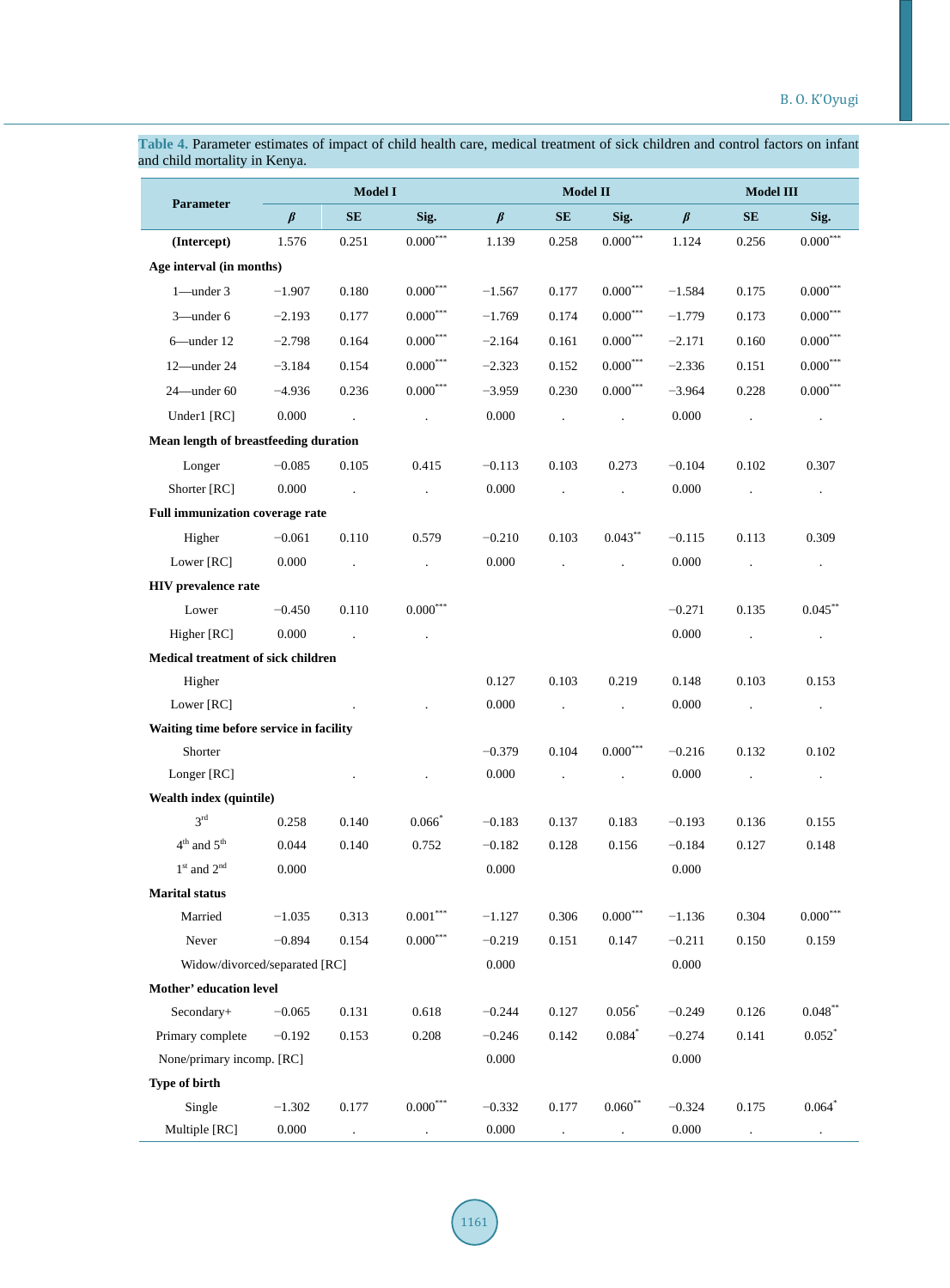#### B. O. K'Oyugi

| <b>Continued</b>                       |              |       |            |              |                      |            |              |                      |                 |
|----------------------------------------|--------------|-------|------------|--------------|----------------------|------------|--------------|----------------------|-----------------|
| <b>Sex</b>                             |              |       |            |              |                      |            |              |                      |                 |
| Female                                 | $-0.092$     | 0.103 | 0.373      | $-0.134$     | 0.102                | 0.187      | $-0.129$     | 0.101                | 0.201           |
| Male [RC]                              | 0.000        |       |            | 0.000        | $\ddot{\phantom{a}}$ |            | 0.000        | $\ddot{\phantom{a}}$ |                 |
| <b>Toilet facility type</b>            |              |       |            |              |                      |            |              |                      |                 |
| Improved                               | $-0.075$     | 0.141 | 0.594      | $-0.159$     | 0.132                | 0.226      | $-0.157$     | 0.130                | 0.227           |
| Nonimproved [RC]                       | 0.000        |       |            | 0.000        |                      |            | 0.000        |                      |                 |
| (Scale)                                | 0.916        |       |            | 0.884        |                      |            | 0.869        |                      |                 |
| <b>Goodness of fit of</b><br>the model | <b>Value</b> | df    | Sig.       | <b>Value</b> | df                   | Sig.       | <b>Value</b> | df                   | Sig.            |
| Loglikelihood                          | $-811$       |       |            | $-805$       |                      |            | $-801$       |                      |                 |
| Adj.loglikelihood                      | $-885$       |       |            | $-910$       |                      |            | $-918$       |                      |                 |
| Likelihood ratio $\chi^2$              | 999.9        | 17    | $0.000***$ | 726.4        | 10                   | $0.000***$ | 746.3        | 25                   | $0.000^{\circ}$ |

Key: RC—Reference Category; β—Regression coefficient; SE—Standard Error; Sig.—Significance; df—degrees of freedom; \*—significant at 90% confidence level; \*\*—significant at 95% confidence level; \*\*\*—significant at 99% confidence level.

treatment of sick children and other child health care factors linkages; and, effects of child health care on childhood mortality.

# **4.1. Age Patterns of Childhood Mortality**

This study established that all the 7 health care variables analyzed except 2 had age patterns that were consistent with the study expectations. The two exceptions were child health services satisfaction level and access to PMTCT services. In addition the study data suggest that female autonomy as a health care variable although yielded consistent age patterns with the study expectation, had no substantial differences in childhood mortality rates between those births belonging to more empowered females and of less empowered except at age 60 months.

The study findings on age patterns imply that deliberate efforts should be intensified in the existing child survival programmes in Kenya towards improving further level of child health services satisfaction in facility. It should also be noted that both the United Nations Human Rights Charter and the 2010 Constitution of Kenya require that the country must provide quality health services to all its citizens including children. The tolerance limit of 4 or less listed aspects of problem areas applied in this study was far above the expected zero value. Kenya is still far from attaining the child health services standards as stipulated in the WHO guidelines which were adopted by the Ministry of Health. In addition, there is a need for further research to: 1) unpack child health services satisfaction level so as to isolate region specific aspects of problem areas to facilitate strengthening child survival programmes in Kenya; and, 2) refine measurements and indicators for female autonomy variable beyond use of who has final saying on health care and cash earnings for work by females in households.

# **4.2. Medical Treatment of Sick Children and Other Child Health Care Factors**

The major finding of this study on this particular aspect was that improved medical treatment had statistically significant association with improved access to child health services, shorter waiting time before service in facility and shorter time to the nearest referral facility. This could be interpreted to mean that desired further improvements in level of medical treatment of sick children could be achieved by mainly improving the indicators constituting the variable access which included: availability of facilities; child health services provider skills, and, stock of essential medicine and supplies in facility.

## **4.3. Effects of Child Health Care on Childhood Mortality**

At the bivariate level, this study established that shorter waiting time before service in facility and shorter time to the nearest referral facility had significant reduction effects on childhood mortality. The multivariate analysis established that: 1) without HIV prevalence rate, shorter waiting time before service in facility had about 31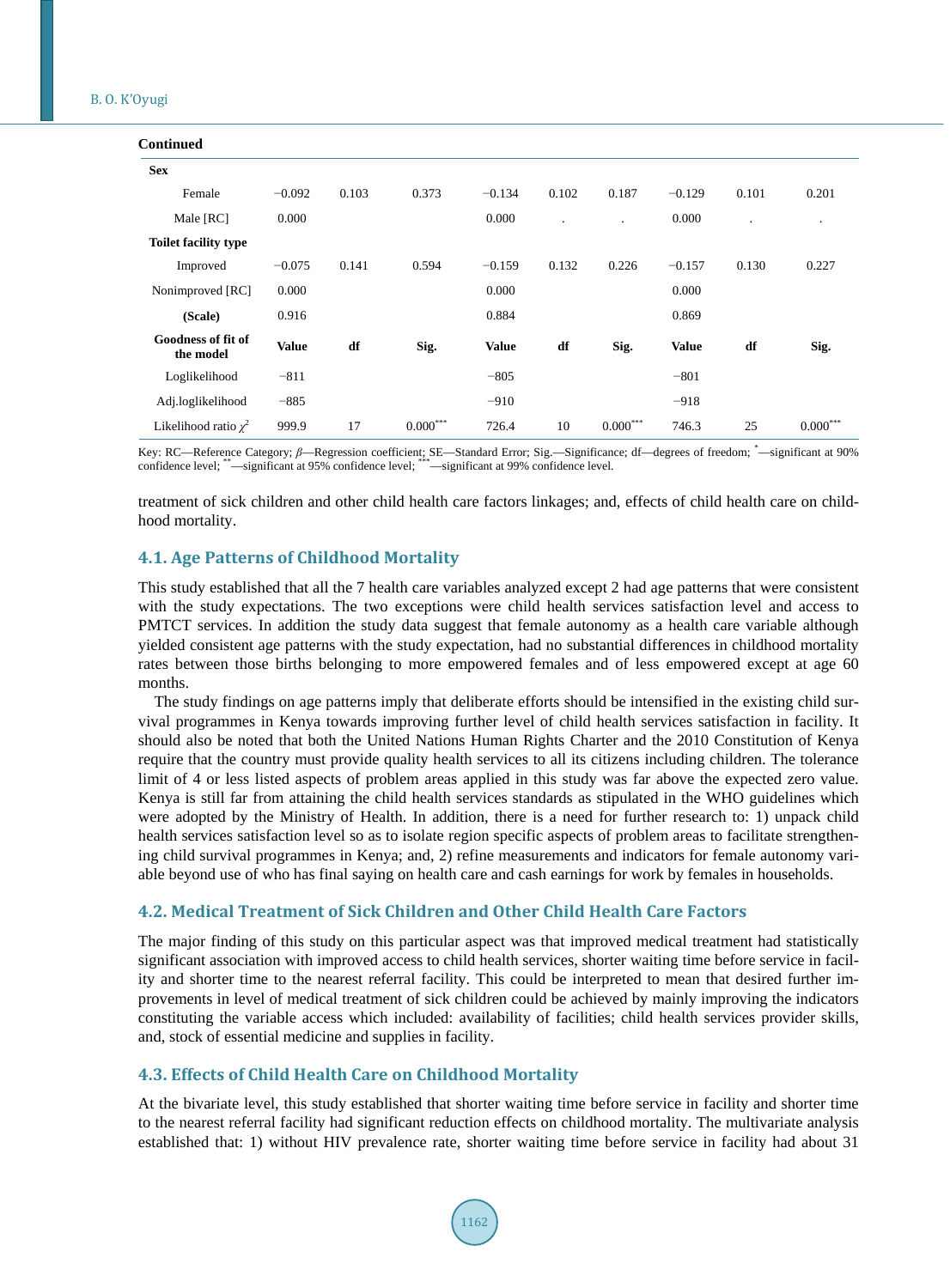percent statistically significant reduction effect on childhood mortality relative to their counterparts belonging to the category longer waiting time; and, 2) with HIV prevalence rate in the model, waiting time before service in facility was found to have statistically insignificant reduction effect on childhood mortality estimated at about 19 percent lower for those in shorter waiting time category relative to their other counterparts.

The findings on effect of child health care on childhood mortality amplify strongly the need for minimizing delay to reach facility and to provide services in facility. The results also underscore the importance of waiting time before service in facility as a critical health care factor in childhood mortality reduction. Further reduction of HIV prevalence rate is critical since lower rates were found to have statistically significant beneficial impact on childhood mortality and were also found to capture the effect of waiting time for child health services in facility.

# **Ethical Approval**

The study used copies of the following two data files which are available for research purposes only: 1) the KDHS 2008-09 from the Kenya National Bureau of Statistics; and, 2) the KSPA 2010 from the National Council for Population and Development. The Scientific Research Committee of the Kenya Medical Research Institute a State Corporation of the Government of Kenya gave ethical clearance for the undertaking of the two surveys.

# **References**

- <span id="page-11-0"></span>[1] Mosley, W.H. and Chen, L. (1984) An Analytical Framework for the Study of Child Survival in Developing Countries. *Population and Development Review*, **10**, 25-45. <http://dx.doi.org/10.2307/2807954>
- <span id="page-11-1"></span>[2] National Council for Population and Development (2012) A Look at the Child Health Services in Kenya. Service Provision Assessment—Child Health Services, NCPD Policy Brief No. 24, 1-5.
- <span id="page-11-2"></span>[3] National Coordinating Agency for Population and Development and ICF Macro (2011) Kenya Service Provision Assessment 2010. NCAPD and ICF Macro, Nairobi, 62-168.
- <span id="page-11-3"></span>[4] Kenya National Bureau of Statistics and ICF Macro (2010) Kenya Demographic and Health Survey 2008-09. KNBS and ICF Macro, Calverton, 132-137.
- <span id="page-11-4"></span>[5] Rutherford, M.E., Mulholland, K. and Hill, P. (2010) How Access to Health Care Relates to Under-Five Mortality in Sub-Saharan Africa: Systematic Review. *Tropical Medicine and International Health*, **15**, 508-519. <http://dx.doi.org/10.1111/j.1365-3156.2010.02497.x>
- <span id="page-11-5"></span>[6] Haines, A., Sanders, D., Lehmann, U., Rowe, A.K., Lawn, J.E., Jan, S., *et al.* (2007) Achieving Child Survival Goals: Potential Contribution of Community Health Workers. *Lancet*, **369**, 2121-2131. [http://dx.doi.org/10.1016/S0140-6736\(07\)60325-0](http://dx.doi.org/10.1016/S0140-6736(07)60325-0)
- <span id="page-11-6"></span>[7] Ewbank, D.C. (1993) Impact of Health Programmes on Child Mortality in Africa: Evidence from Zaire and Liberia. *International Journal of Epidemiology*, **22**, S64-S72. [http://dx.doi.org/10.1093/ije/22.Supplement\\_1.S64](http://dx.doi.org/10.1093/ije/22.Supplement_1.S64)
- [8] Poison, G., Trape, J., Lefebure, M. and Enel, C. (1993) Rapid Decline in Child Mortality in a Rural Area of Senegal. *International Journal of Epidemiology*, **22**, 72-80[. http://dx.doi.org/10.1093/ije/22.1.72](http://dx.doi.org/10.1093/ije/22.1.72)
- <span id="page-11-7"></span>[9] Cutts, F., Dos Santos, C., Novoa, A., David, P., Macassa, G. and Soares, A. (1996) Child and Maternal Mortality during a Period of Conflict in Beria City, Mozambique. *International Journal of Epidemiology*, **25**, 349-356. <http://dx.doi.org/10.1093/ije/25.2.349>
- <span id="page-11-8"></span>[10] Opwora, A.S., Laving, A.M.R., Nyabola, L.O. and Olenja, J.M. (2011) Who Is to Blame? Perspectives of Caregivers on Barriers to Accessing Healthcare for the Under-Fives in Butere District, Western Kenya. *BMC Public Health*, **11**, 272[. http://dx.doi.org/10.1186/1471-2458-11-272](http://dx.doi.org/10.1186/1471-2458-11-272)
- <span id="page-11-9"></span>[11] Omariba, D.W.R., Beaujot, R. and Rajulton, F. (2007) Determinants of Infant and Child Mortality in Kenya: An Analysis Controlling for Frailty Effects. *Population Research and Policy Review*, **26**, 299-321. <http://dx.doi.org/10.1007/s11113-007-9031-z>
- <span id="page-11-10"></span>[12] World Health Organization (2012) Measuring Service Availability and Readiness Assessment. World Health Organization, Geneva, 1-30.
- <span id="page-11-11"></span>[13] Hill, K., Bicego, G. and Mahy, M. (2001) Childhood Mortality in Kenya: An Examination of Trends and Determinants in the Late 1980s to Mid1990s. Working Paper 01-01, John Hopkins University, Hopkins Population Centre, Baltimore.
- <span id="page-11-12"></span>[14] K'Oyugi, B.O. (2014) Impact of Breastfeeding on Infant and Child Mortality with Varying Levels of Immunization and HIV/AIDS: Evidence from 2008/09 Kenya Demographic and Health Survey. *Social Sciences*, **3**, 9-16.